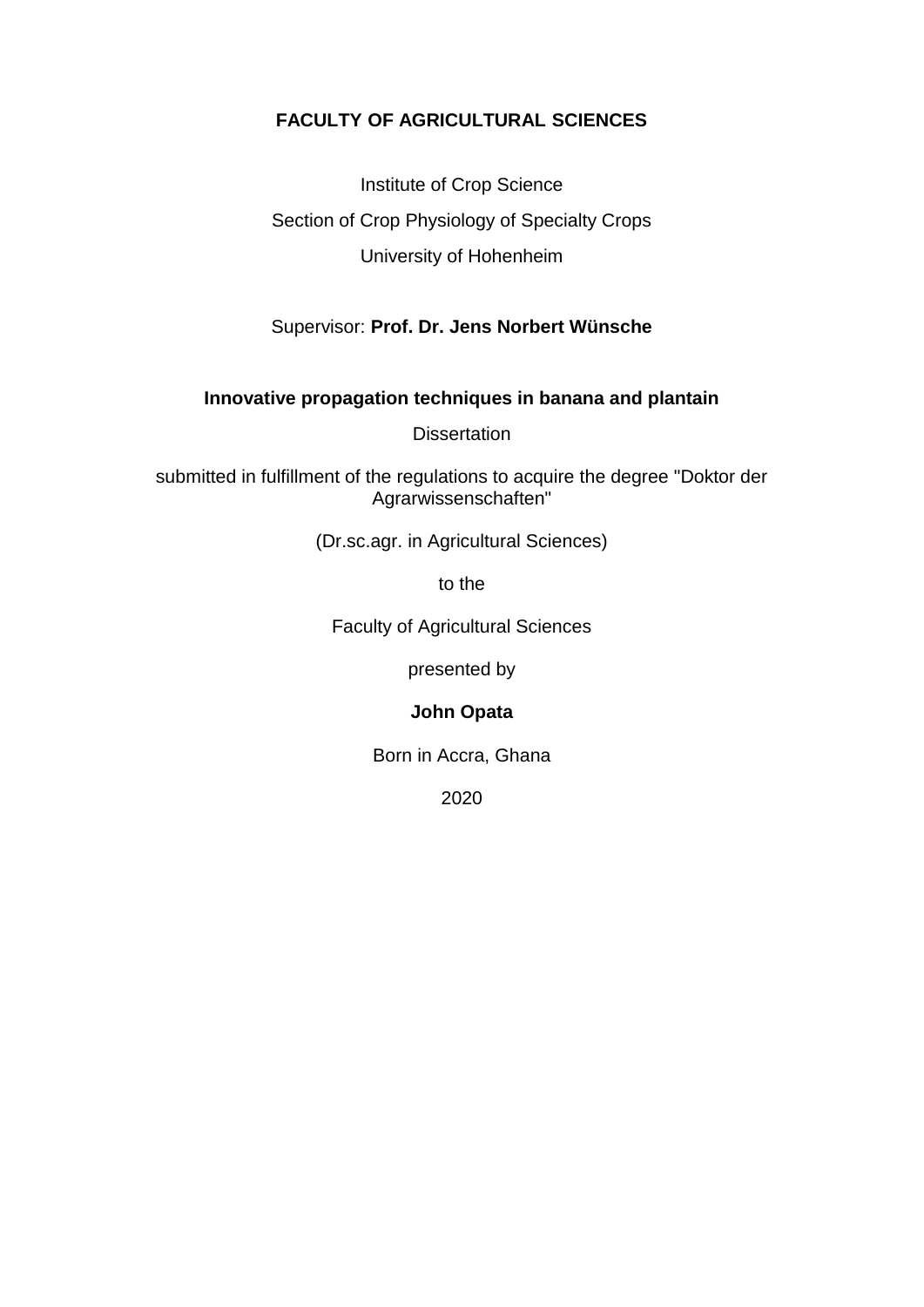## **7. Summary**

Despite the significant role of banana and plantain (*Musa* spp.) in the livelihood of millions of people mostly in developing countries and in particular Sub-Saharan Africa, cultivation of these important crops is impeded by numerous challenges. Against this backdrop, research attempts were made to improve shoot proliferation in banana and plantain by employing innovative macropropagation techniques. Banana and plantain suckers were harvested in the greenhouses of the University of Hohenheim, Stuttgart, Germany and research fields of the Crops Research Institute, Ghana. These were subjected to *Plants Issus de Fragments de tige technique* (PIF), which is a mechanical preparation technique. It involves paring, thus cutting off the roots of the corms with a sharp sterilized knife. Thereafter, the leaf sheaths of the corms were carefully removed, consequently exposing latent axillary buds and the apical shoot meristem. Some of the corms had the exposed meristem destroyed with crosswise incision whiles others had the meristem left intact. Various hormonal treatments with the synthetic plant hormone 6-benzylaminopurine (0, 2.25 and 225.25 mg L-1 BAP) and natural plant hormones derived from coconut water were used. Fresh and autoclaved coconut water and other additives such as papain and root growth biostimulant from seaweed were employed in various combination to treat banana and plantain corms by either soaking or vacuum infiltration. The treated corms were planted in germination beds filled with growth substrates inside growth chambers. Evaluation of solution uptake from the two application methods and subsequently effects on number and growth characteristics of lateral shoots from the treated corms were carried out. Field evaluation of growth and yield of acclimatized plantlets from the PIF technique and hormonally derived plantlets were also undertaken. The hormonal solution application method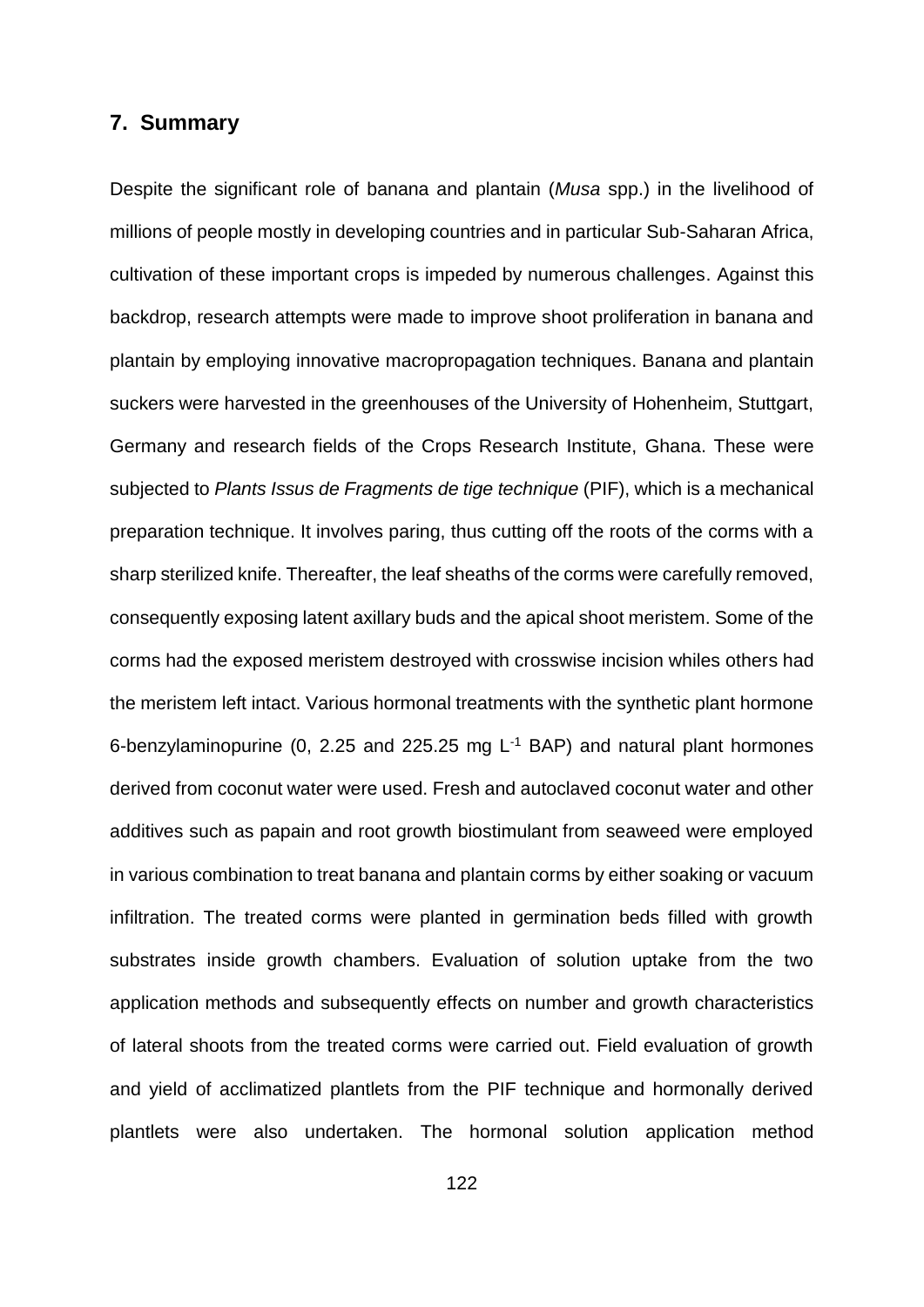demonstrated a higher solution uptake with the method of infiltration which was about 33% more compared to the method of soaking. Results revealed an earlier shoot emergence in corms which had the apical meristem destroyed with crosswise incision, demonstrating the breakdown of apical dominance. Nonetheless, this did not contribute to significantly higher shoot numbers when compared to corms with intact apical meristem. BAP treated corms had triggered greater number of strong shoots with comparatively higher number of roots than untreated controls, however, the effect was independent of the concentration applied. The study further revealed the importance of natural growth hormones particularly the application of autoclaved coconut water as an alternative to the expensive plant growth hormone, 6 benzylaminopurine. There was a marked effect of autoclaved coconut water, resulting in earlier shoot development characterized with higher root numbers compared to corms subjected to 6-benzylaminopurine and the PIF technique, respectively. Moreover, the addition of the proteolytic enzyme papain and the root growth biostimulant seaweed extract to coconut water did not influence the growth performance of the treated corms. Vegetative growth performance, specifically pseudostem length of the main crop, was significantly influenced by the treatment at 6 and 9 months of growth in the field. BAP and seaweed extract recorded the highest numbers of suckers. Uniformity of acclimatized plantlets with well-developed roots and active leaves at the nursery stage might have contributed immensely for the uniform vegetative growth. Treating the corms with BAP and seaweed significantly influenced the bunch weight of the main crop resulting in a bunch weight of about 11 kg. However, there was no significant difference among treatments regarding bunch weight of the first sucker crop with each treatment recording a bunch weight of 11 kg.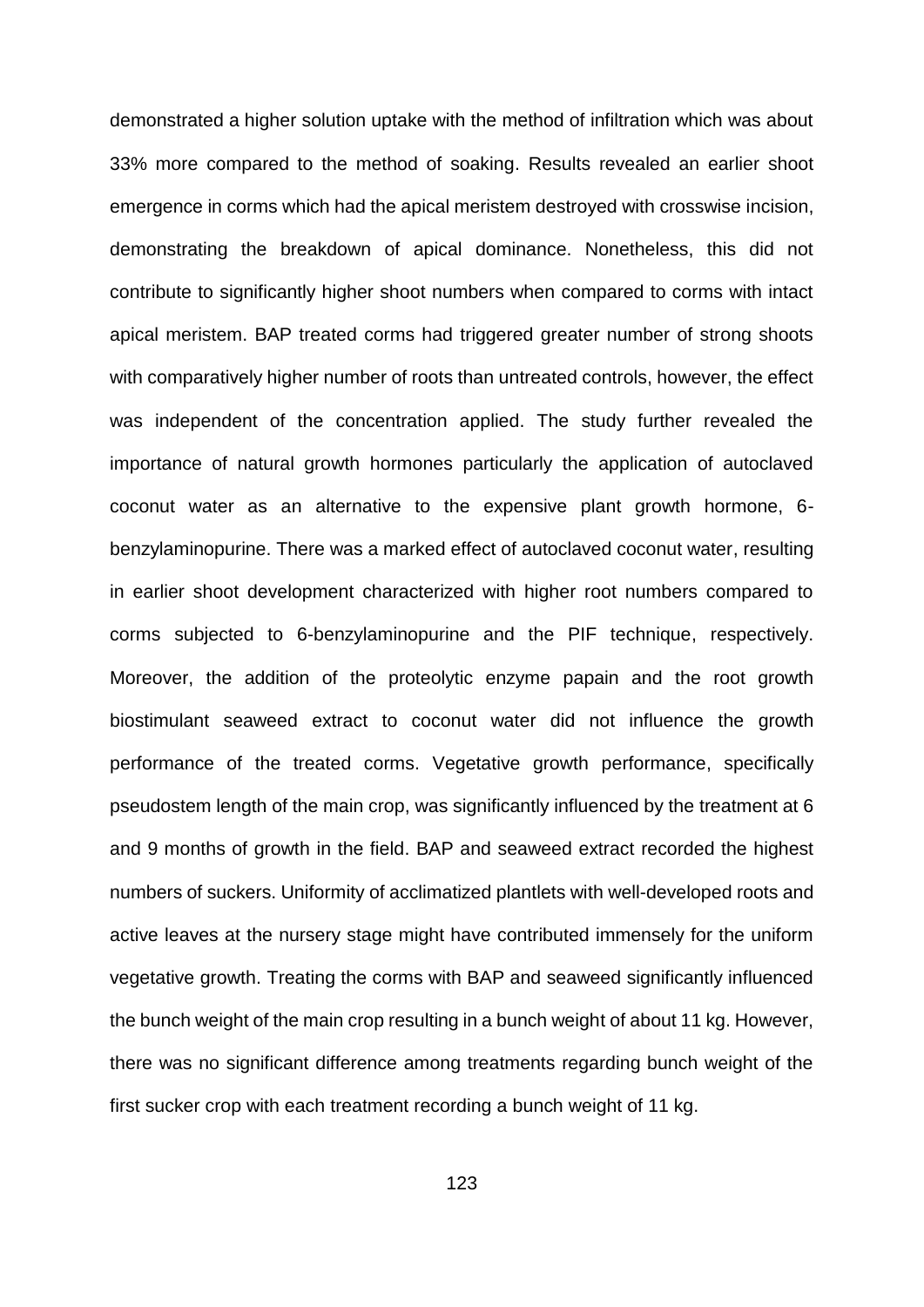### 8. **Zusammenfassung**

Trotz der wichtigen Rolle von Bananen und Kochbananen (*Musa* spp.) als Lebensgrundlage für Millionen von Menschen in Entwicklungsländern, insbesondere in Subsahara-Afrika, ist der Anbau dieser Kulturen von verschiedensten Problemen geprägt. Vor diesem Hintergrund wurden Forschungsanstrengungen unternommen um durch den Einsatz innovativer Makrovermehrungstechniken die Schösslingsvermehrung in Bananen und Kochbananen zu verbessern. Schösslinge von Bananen und Kochbananen wurden in den Gewächshäusern der Universität Hohenheim, Stuttgart und auf den Versuchsfeldern des Crops Research Institute, Ghana gesammelt. Die Schösslinge wurden mit der Methode *Plants Issus de Fragment de tige technique* (PIF) vorbereitet. Bei dieser mechanischen Behandlung werden zunächst die Wurzeln des Rhizoms mit einem scharfen, sterilisierten Messer abgeschnitten. Dann werden vorsichtig die Blattscheiden der Rhizome entfernt um die latenten Seitenknospen und das apikale Sprossmeristem freizulegen. Bei einem Teil der Rhizome wurde das freigelegte Meristem mit einem Kreuzschnitt zerstört. Anschließend wurden verschiedene Hormonbehandlungen mit dem synthetischen Pflanzenhormon 6-Benzylaminopurin (0, 2.25 und 225.25 mg L<sup>-1</sup> BAP) und mit natürlichen Pflanzenhormonen aus Kokosnusswasser angewendet. Die Rhizome der Bananen und Kochbananen wurden durch Einlegen oder Vakuuminfiltrierung mit frischem und autoklavierten Kokosnusswasser und weiteren Additiven wie Papain und einem Wurzelstimulanz aus Seegras behandelt. Die behandelten Rhizome wurden in Klimakammern in Pflanzsubstrat eingebracht. Im Anschluss wurde die verschiedene Aufnahme der Lösungen durch die zwei Anwendungsmethoden gemessen und der Einfluss auf Anzahl und Wachstum der lateralen Sprosse der behandelten Rhizome evaluiert. Außerdem wurde das Wachstum und der Ertrag der akklimatisierten Pflanzen aus der PIF Methode

124